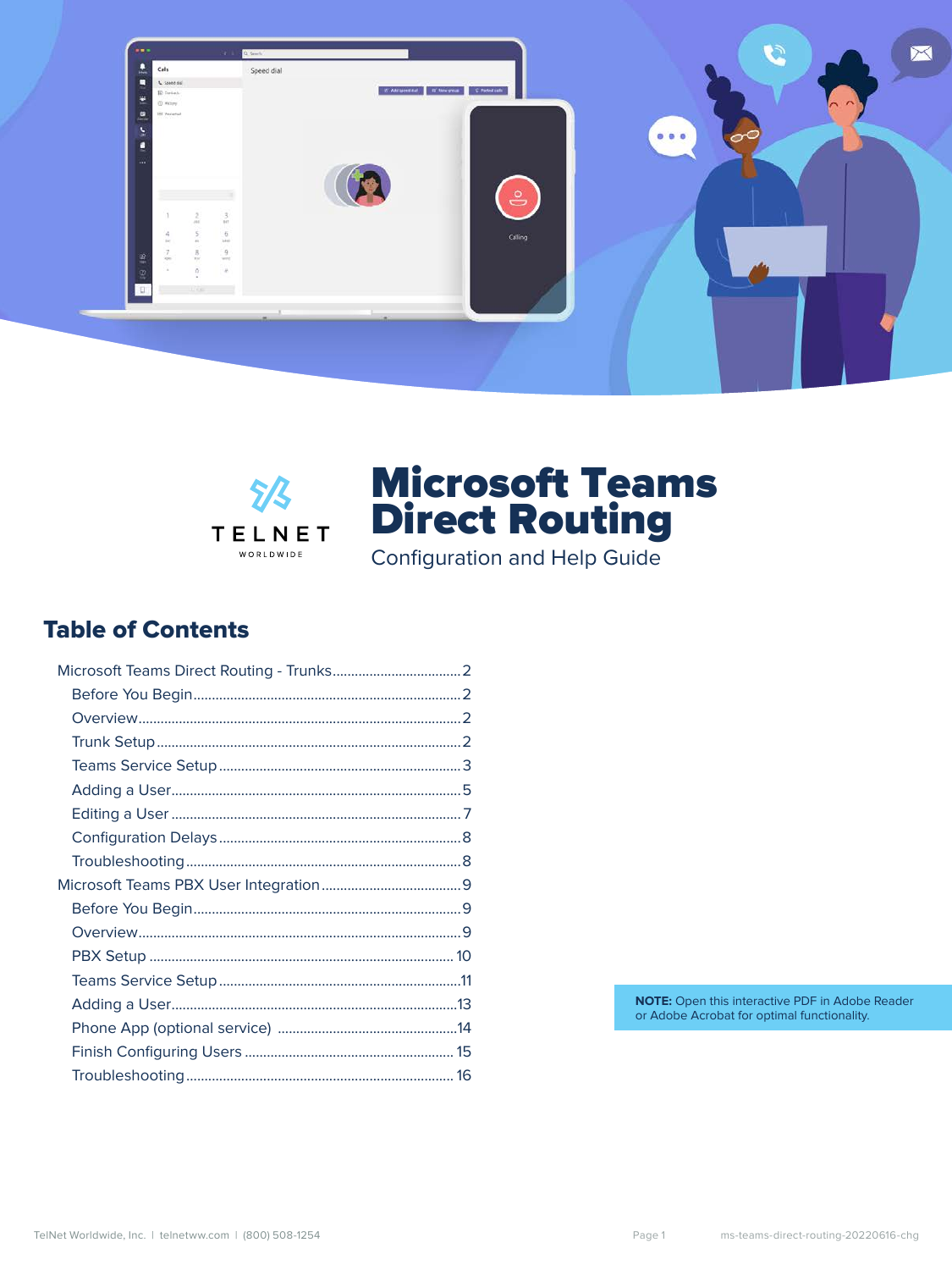<span id="page-1-0"></span>

Configuration and Help Guide

### Microsoft Teams Direct Routing - Trunks

### Before You Begin

Before you begin the Teams admin setup, you will need:

- **•** An Office 365 user account with Global Admin rights
- **•** Microsoft Phone System license add-ons (or E5 licenses) for the end users
- **•** Access to the PBX to create and manage SIP credentials
- **•** Ideally, one or two spare Office 365 user licenses such as Business Essentials/Premium or E1/E3/E5 for a few hours during the initial setup

#### **Overview**

- 1. From the **Getting Started** tab, you will see a checklist of the items shown in the image below. Click the **Check My Tenant A** button to initiate an automatic check of your Microsoft 365 tenant.
- 2. Sign into your Microsoft account when prompted.
- 3. Click **Next B** after all green checks appear.

| This wizard will help you setup your service and first user ready for calls. Before you begin the admin setup you will need: |                                                                                                                                      |                       |
|------------------------------------------------------------------------------------------------------------------------------|--------------------------------------------------------------------------------------------------------------------------------------|-----------------------|
| A user/login to your Office 365 account with Global Admin rights.                                                            |                                                                                                                                      |                       |
|                                                                                                                              | Microsoft Phone System licence add-ons (or E5 licences) for the end users of the service (not required if only using Phone App).     |                       |
|                                                                                                                              | One or two unassigned Office 365 user licenses such as Business Basic/Premium or E1/E3/E5, for a few hours during the initial setup. |                       |
| Access to your PBX or Trunk portal to create/manage SIP credentials.                                                         |                                                                                                                                      | $\checkmark$          |
| Using a modern compatible web browser.                                                                                       |                                                                                                                                      | ✓                     |
| At least one Call2Teams license.                                                                                             |                                                                                                                                      |                       |
| Microsoft tenant supports Direct Routing configuration.                                                                      |                                                                                                                                      |                       |
|                                                                                                                              |                                                                                                                                      | Check My Tenant       |
|                                                                                                                              |                                                                                                                                      | View previous results |

### Trunk Setup

**Skip this step.** We have already taken care of this and it should not be changed.

 $000$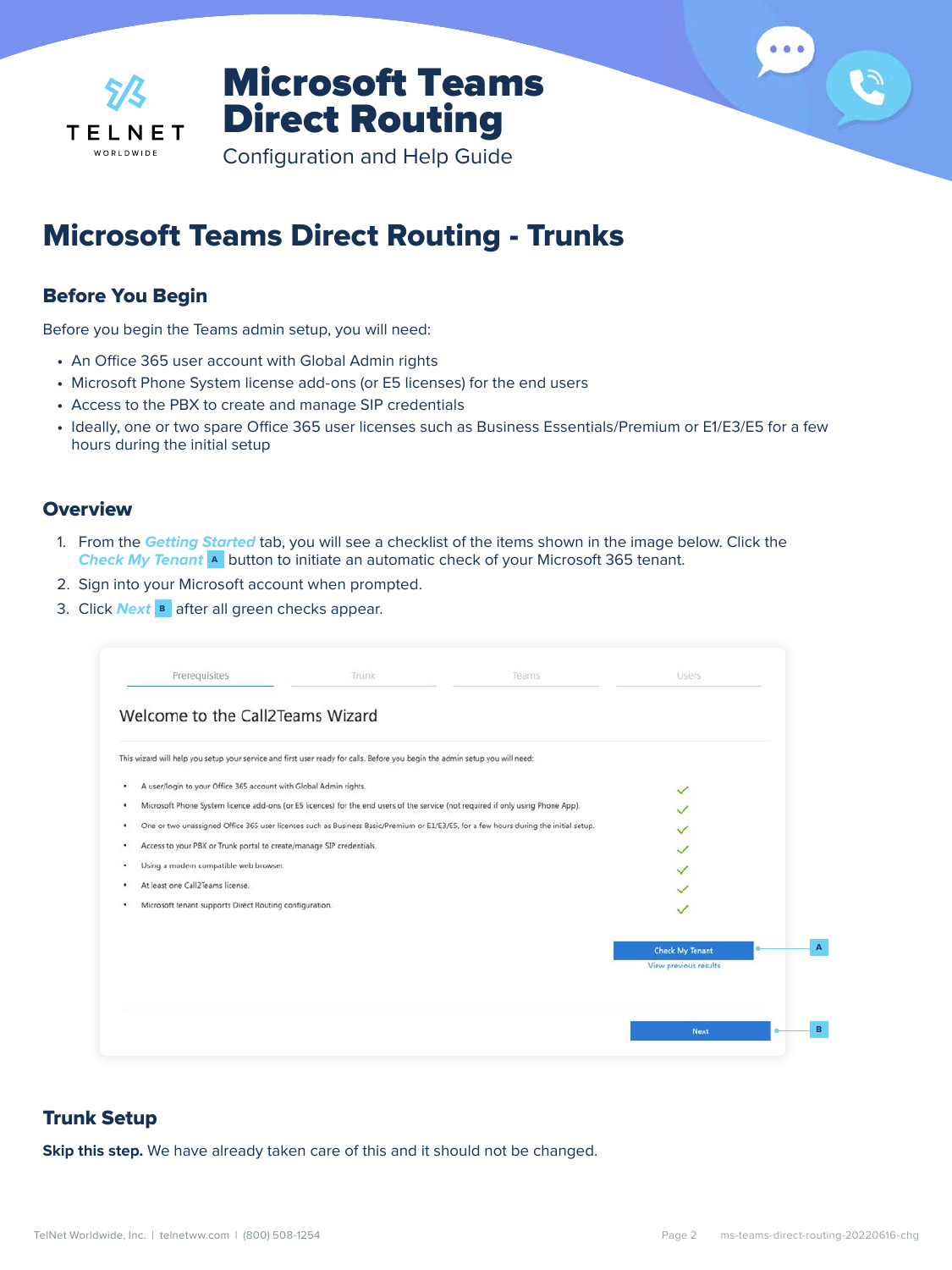<span id="page-2-0"></span>

### Teams Service Setup

Under the **Teams** tab, the service automatically allocates endpoints based on the location of the PBXs or SIP trunks. The **Enable Sync C** function allows the portal to automatically configure the service and set phone numbers directly into your Microsoft 365 tenant.

| <b>L</b> PBX<br><b>Q</b> Trunk             | <b>Teams</b>                                                                                                                                                                                                                                                                                                                                                                                                                        |
|--------------------------------------------|-------------------------------------------------------------------------------------------------------------------------------------------------------------------------------------------------------------------------------------------------------------------------------------------------------------------------------------------------------------------------------------------------------------------------------------|
|                                            |                                                                                                                                                                                                                                                                                                                                                                                                                                     |
| steps will be required.<br>Office 365 Sync | Setup of Office 365 works best if you have two spare licenses such as Business Essentials/Premium or E1/E3/E5. These spare licences<br>are only required for a few hours during the setup process and can be removed or re-assigned afterwards. If you only have one spare<br>license then the set-up process also works but may take longer. If you don't have any spare licenses then additional manual activation<br>Enable Sync |

### **NOTE:**

- **•** Setup works best if you have two spare licenses such as Business Essentials/Premium or E1/E3/E5. These spare licenses are only required for a few hours during the setup process and can be removed or re-assigned afterwards. If you only have one spare license, then the setup process may take longer. If you don't have any spare licenses, then additional manual activation steps will be required.
- 1. When service is enabled, the portal will request permission to make changes to the voice configuration in Microsoft 365.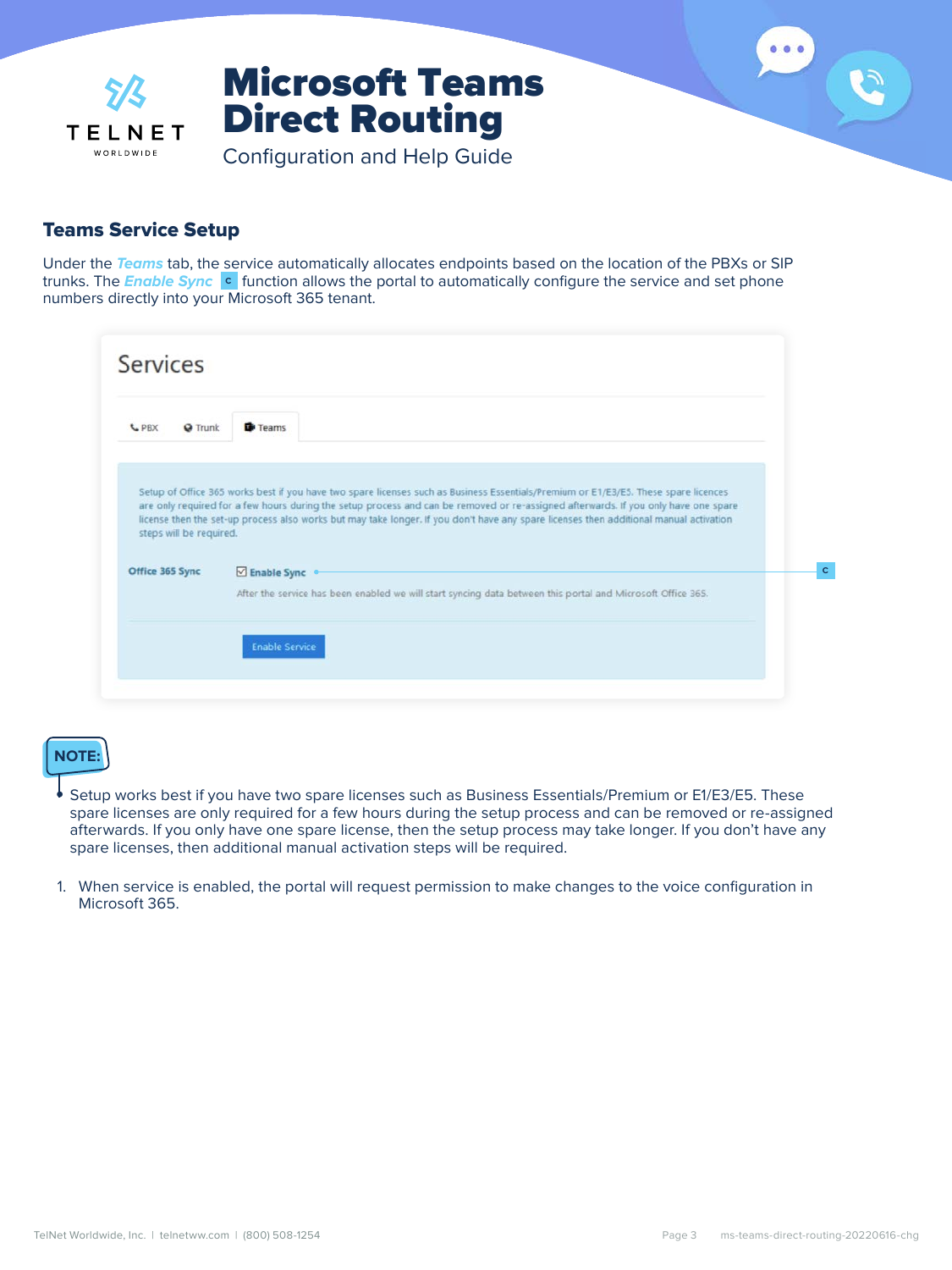

2. A login request pop-up will appear as well as a window for permission to make changes.

| Services |                 |                                                                                  | <b>Gadget Gloves</b><br>https://login.microsoftonline.com/common/oauth2/v2.0/authorize?client_id<br>a. |                                                   |  |  |
|----------|-----------------|----------------------------------------------------------------------------------|--------------------------------------------------------------------------------------------------------|---------------------------------------------------|--|--|
| L PBX    | <b>D</b> Teams  |                                                                                  |                                                                                                        | Microsoft<br>Pick an account                      |  |  |
|          |                 | Complete the form below to activate the Teams integration on your Microsoft tent | 虞                                                                                                      | Mark Herbert<br>mark@gadgetgloves.uk<br>Signed in |  |  |
| Country  |                 | United Kingdom<br>$\sim$                                                         |                                                                                                        | mary@gadgetgloves.uk<br>ł                         |  |  |
| Domains  |                 | yourdomain.com                                                                   |                                                                                                        | mark@theofficeuk3.onmicrosoft.com<br>î            |  |  |
|          | Office 365 Sync | Enable Sync<br>After the service has been enabled we will start syncing da       |                                                                                                        | Use another account                               |  |  |
|          |                 | Show Advanced Options<br><b>Enable Service</b>                                   |                                                                                                        |                                                   |  |  |
|          |                 |                                                                                  |                                                                                                        | ©2019 Microsoft Terms of use Privacy B: cookies   |  |  |

#### **NOTES:**

**•** It is important to login with the credentials for the Microsoft 365 account being set up. Logging in with the credentials to a different Microsoft 365 account will authorize changes to an Microsoft 365 tenant other than the one being configured.

- **•** The user account used must have Global Admin rights to the user's Microsoft 365 tenant for the initial setup and any changes, and at least Skype for Business admin rights for subsequent user provisioning.
- 3. There will be two or three pop-ups requesting permission to enable the administration activities to configure the Microsoft 365 account. The portal normally requires authorization to a Microsoft 365 account just once, and this access authority is stored in Microsoft 365. Access can be revoked at any time.
- 4. Part of the sync adds special domains to the Microsoft 365 account and activates voice service. This requires a licensed user to have their sign-in address changed to each of these domains in turn for long enough for Microsoft to activate that domain in the voice subsystem. The sync will do this automatically using the first of these three methods that applies:
	- 1. Use a spare license to create a user, then delete the user when done.
	- 2. Change the sign-in address of the user whose credentials were specified for the sync if it has an appropriate license, changing it back once done.
	- 3. Change the sign-in address of an arbitrary user who has an appropriate license, changing it back once done.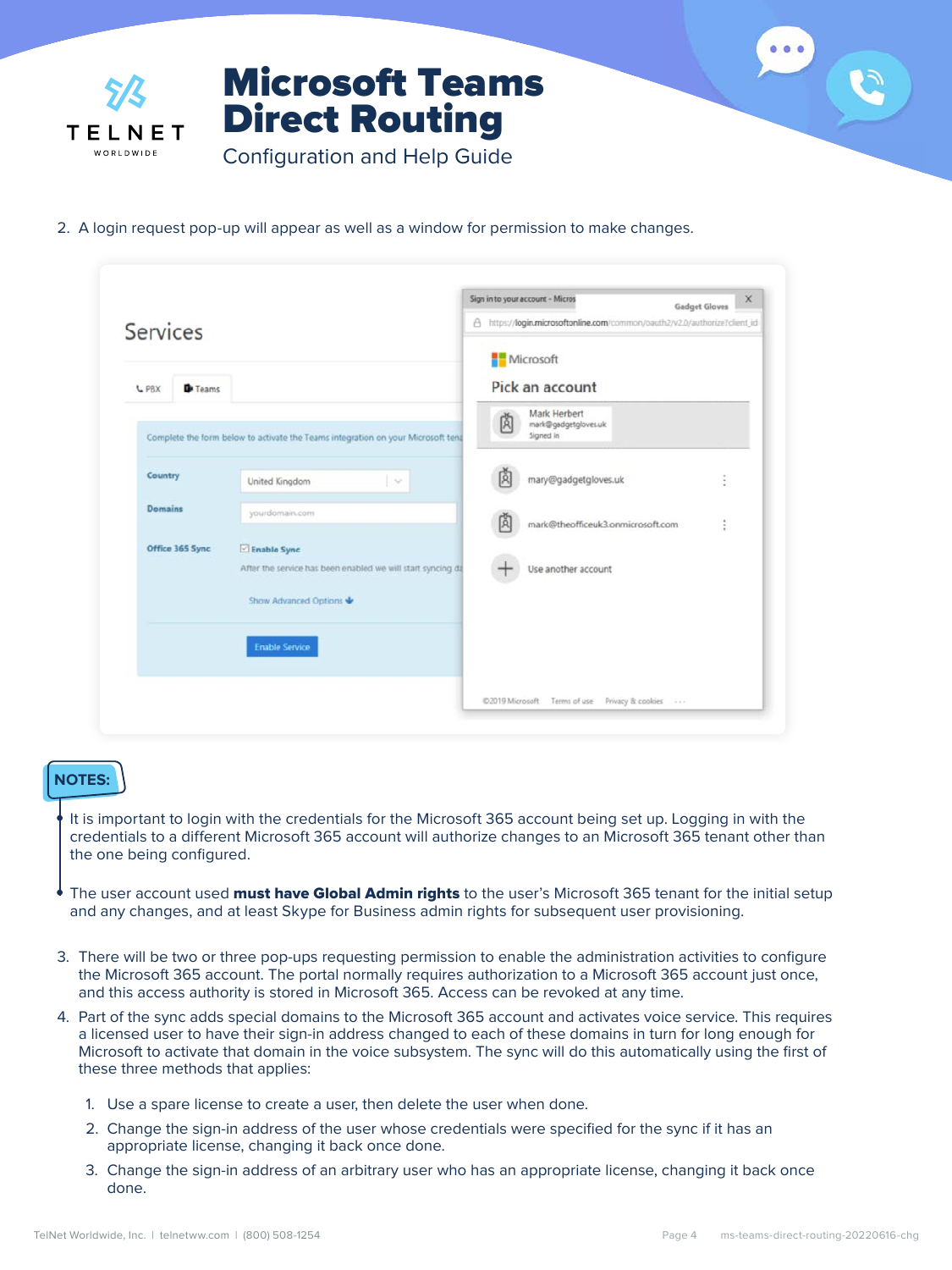<span id="page-4-0"></span>

Configuration and Help Guide

- 5. The sync will take 15-20 minutes for Microsoft to activate the domain before failing and restoring the sign-in address. In most cases, this is more than enough time, but occasionally the Microsoft subsystem that activates domains for voice seems to stop working and it may be necessary to wait for a day before trying again. You can follow the steps in **[this article](https://support.call2teams.com/support/solutions/articles/6000245376-persistent-domains-are-not-ready-in-office-365)** as another avenue of getting the voice domain to create and sync successfully.
- 6. When the initial configuration is complete, the **Sync Now** button will show a green checkmark.



**•** Occasionally through the configuration process, the **Sync Now D** button will change to blue. This means there are updates pending to be applied to the Office 365 tenant.



### Adding a User

- 1. Select the **Users** tab to display the list of configured users along with their registration status.
- 2. In this section, new users can be created using the **Add User E** function in the top left.

| 0 of 10 Trunk user licences available. |                            |                |                           |
|----------------------------------------|----------------------------|----------------|---------------------------|
| ● R Add User % Import Users            |                            |                |                           |
| User                                   | <b>Service Type</b>        | SIP User       | <b>Registration Calls</b> |
|                                        |                            |                | All<br>v                  |
| Ahsoka Tano                            | <b>VD</b> Standard User    | $+12488250000$ | 04                        |
| Mace Windu                             | <b>砂 Standard User</b>     | +12488250001   | 步奉                        |
| Asajj Ventress                         | <b>66</b> Standard User    | $+12488250002$ | 业金                        |
| Bail Organa                            | <b>砂 Standard User</b>     | +12488250003   | <b>OA</b>                 |
| Bo-Katan                               | <b>48</b> Standard User    | $+12488250004$ | 步命                        |
| Padmé Amidala                          | <sup>6</sup> Standard User | +12488250005   | 中小                        |
| Pre Vizsla                             | <b>ED</b> Standard User    | $+12488250006$ | 步命                        |
| Captain Rex                            | <b>砂 Standard User</b>     | +12488250007   | 业本                        |
| D Qui-Gon Jinn                         | <b>OB</b> Standard User    | $+12488250008$ | 步命                        |
| $M$ aul                                | <sup>6</sup> Standard User | +12488250009   | 步命                        |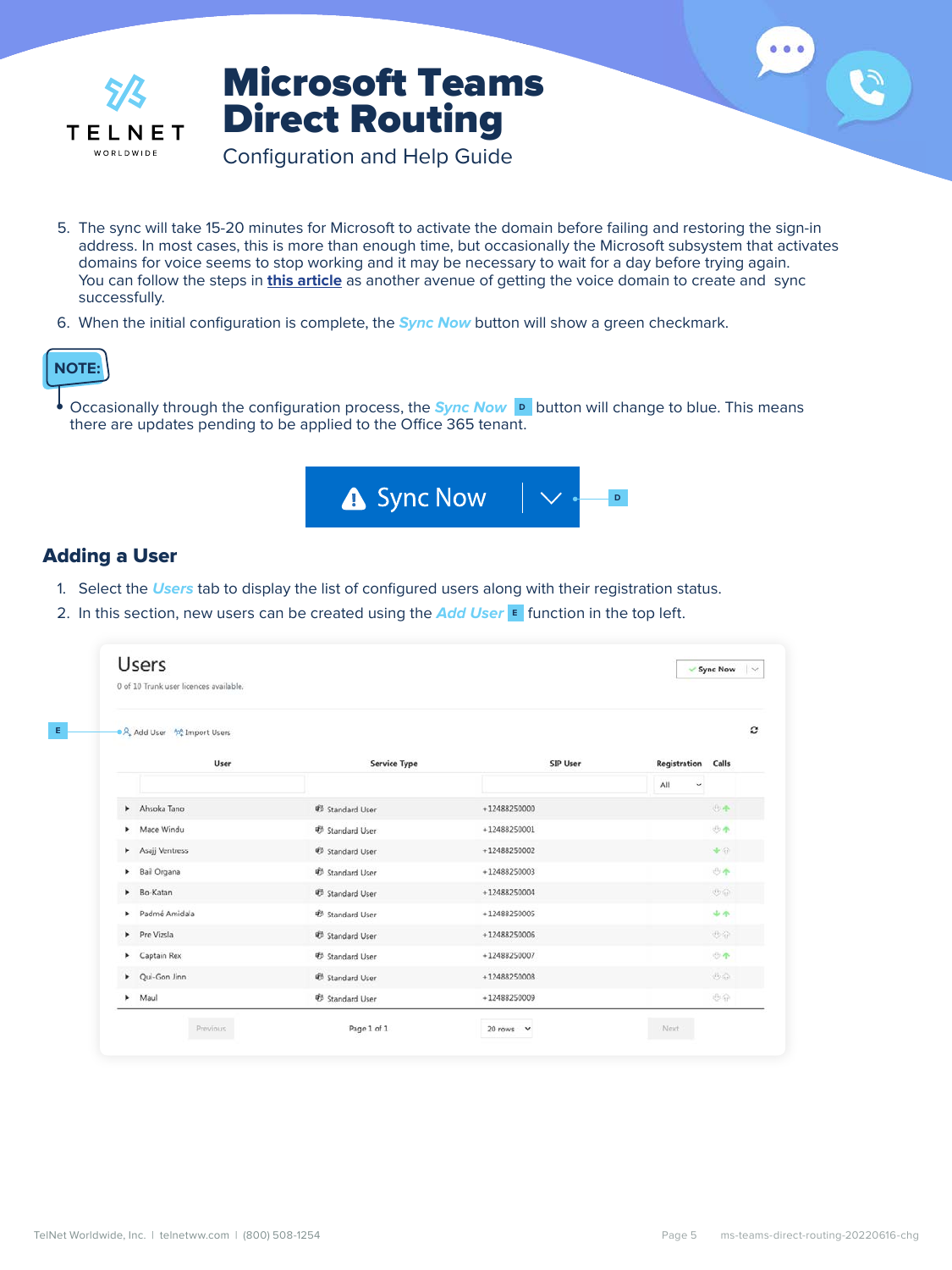

- 3. In the **Add User** screen, when you click on **Select... F** below **Select a User**, a list of users will be displayed that are applicable for PBX Voice calls that will have at least one of the following:
	- **•** A phone system license
	- **•** An E5 license

| Teams                          |                    |  |
|--------------------------------|--------------------|--|
| Select a User                  |                    |  |
| Select                         | $\mathcal{A}$      |  |
| <b>Calling Policy</b>          |                    |  |
| Override Teams Calling Policy  |                    |  |
|                                |                    |  |
|                                |                    |  |
| <b>TelNet Broadworks Trunk</b> |                    |  |
| Select a Trunk Number          |                    |  |
|                                | $\gamma_{\rm eff}$ |  |
|                                |                    |  |
| Select                         |                    |  |
|                                |                    |  |

- 4. Then, select a phone number under **Select a Trunk Number G** . The selected phone number will be assigned to the user's Microsoft 365 configuration.
- 5. Click **Add H** .
- 6. Make sure you click **Sync Now** after making any changes to users.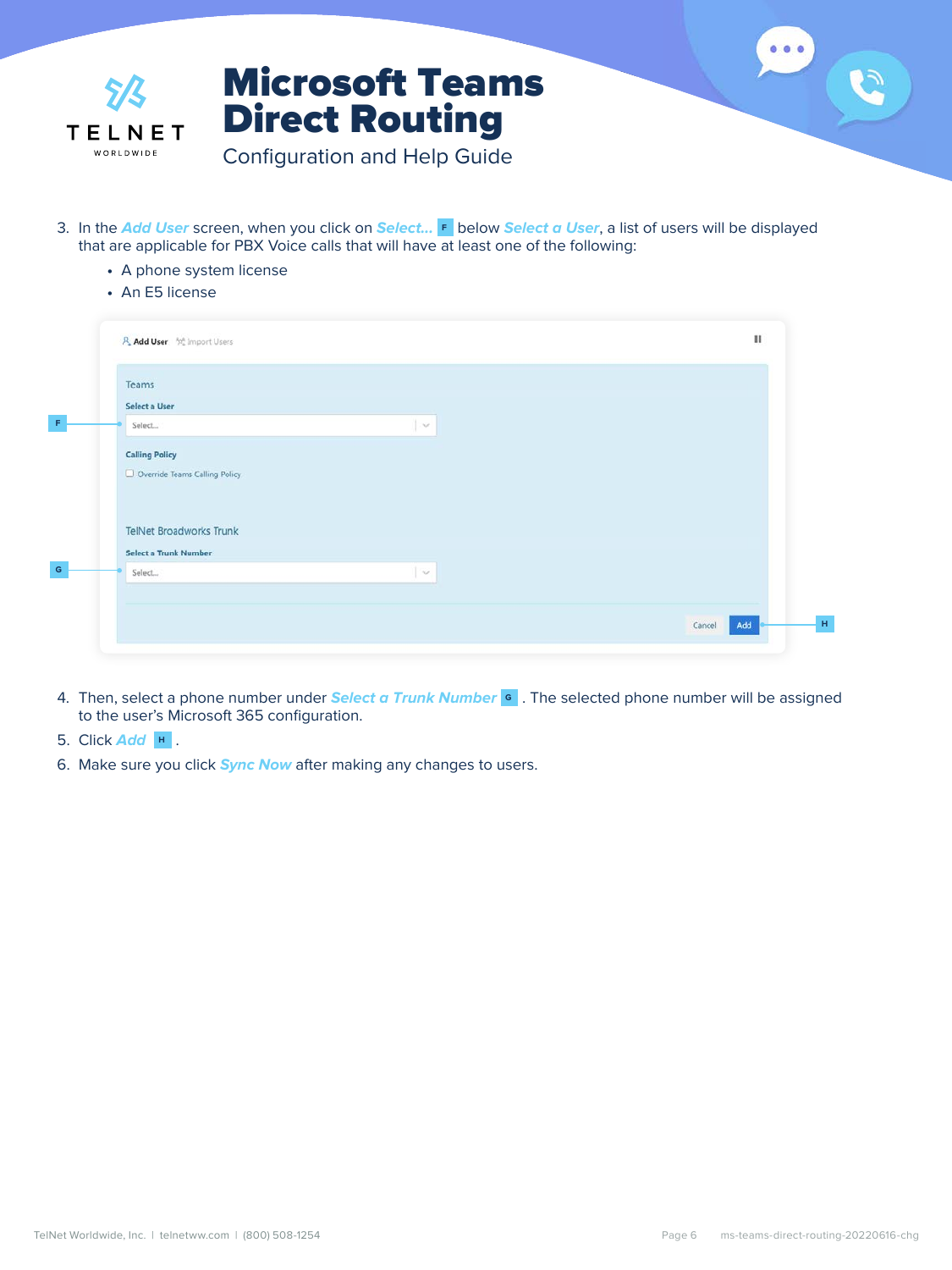<span id="page-6-0"></span>

### Editing a User

**I**

1. Click the right pointing arrow next to a username **I** to expand their user details.

| <b>Users</b>                   | 0 of 10 Trunk user licences available. |                               |                | Sync Now                  |
|--------------------------------|----------------------------------------|-------------------------------|----------------|---------------------------|
| A Add User "A" Import Users    |                                        |                               |                |                           |
|                                | User                                   | <b>Service Type</b>           | SIP User       | <b>Registration Calls</b> |
|                                |                                        |                               |                | All<br>v                  |
| Ahsoka Tano                    |                                        | <b>48</b> Standard User       | +12488250000   | 业本                        |
| Mace Windu                     |                                        | <b>砂 Standard User</b>        | +12488250001   | 小个                        |
| Asajj Ventress                 |                                        | <b><i>O</i></b> Standard User | +12488250002   | 业业                        |
| <b>Bail Organa</b><br>٠        |                                        | <b>砂 Standard User</b>        | +12488250003   | 市本                        |
| $\blacktriangleright$ Bo-Katan |                                        | <b>68</b> Standard User       | $+12488250004$ | 要命                        |
| Padmé Amidala                  |                                        | <b>砂 Standard User</b>        | +12488250005   | 44                        |
| Pre Vizsla                     |                                        | <sup>6</sup> Standard User    | +12488250006   | 步命                        |
| Captain Rex                    |                                        | <b>O</b> Standard User        | +12488250007   | 市平                        |
| Qui-Gon Jinn<br>$\bullet$      |                                        | <b>ED</b> Standard User       | $+12488250008$ | 步令                        |
|                                |                                        |                               |                |                           |

- 2. At this stage, user information can be edited or deleted.
- 3. After changes are made to a user, be sure to click **Save J** and then **Sync Now**.

| Teams<br><b>Select a User</b><br>6 Qui-Gon Jinn (quigonjinn@tww.anmicrosoft.com)<br>$\omega$<br><b>Calling Policy</b><br>Override Teams Calling Policy<br>Music On Hold<br>Voicemail |   |
|--------------------------------------------------------------------------------------------------------------------------------------------------------------------------------------|---|
|                                                                                                                                                                                      |   |
|                                                                                                                                                                                      |   |
|                                                                                                                                                                                      |   |
|                                                                                                                                                                                      |   |
|                                                                                                                                                                                      |   |
|                                                                                                                                                                                      |   |
| Allow Voicemail<br>Teams Hold Music<br>$\checkmark$                                                                                                                                  | v |
| TelNet Broadworks Trunk                                                                                                                                                              |   |
|                                                                                                                                                                                      |   |
| Select a Trunk Number                                                                                                                                                                |   |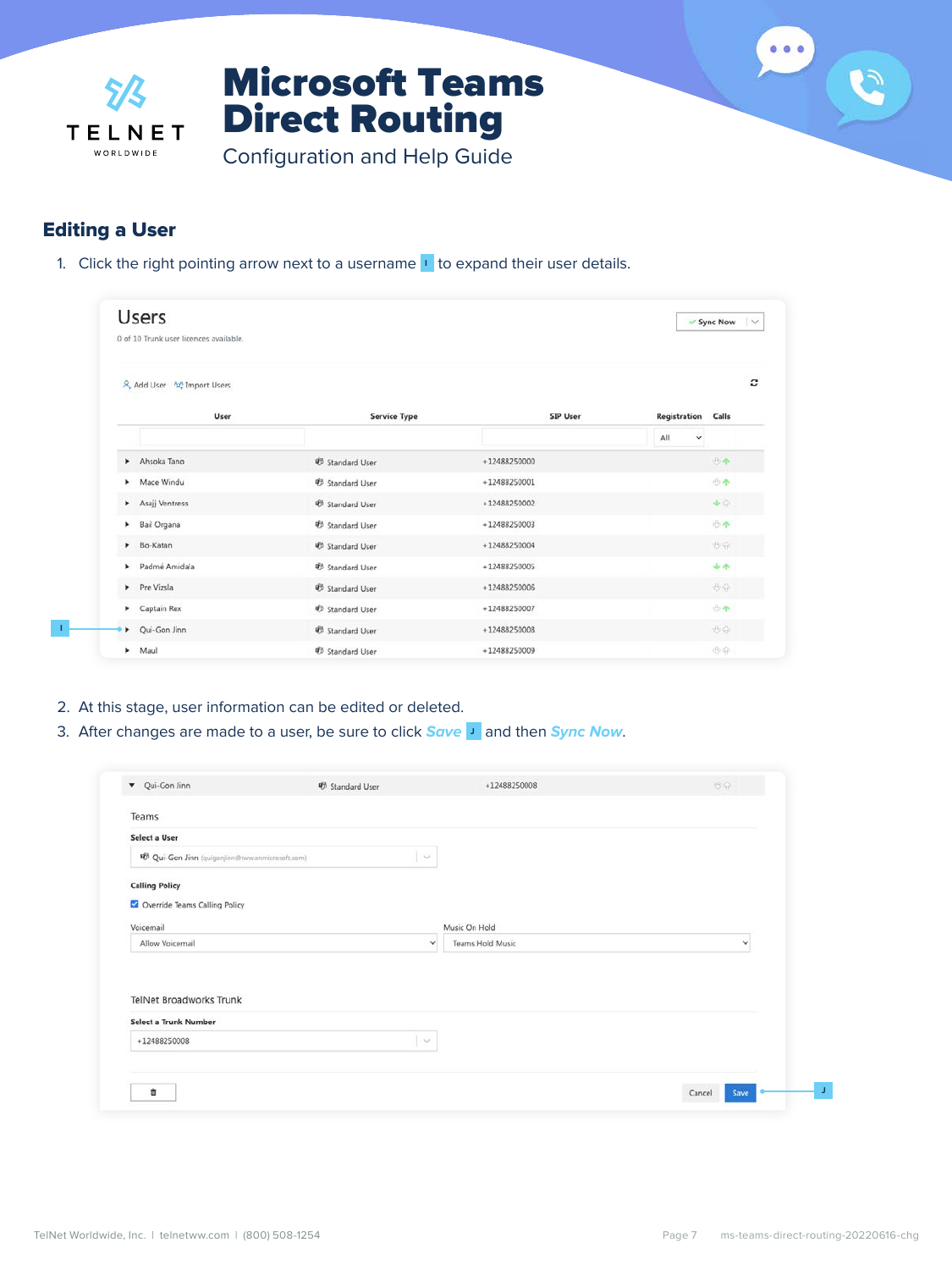<span id="page-7-0"></span>

Configuration and Help Guide

### Configuration Delays

Some elements of the configuration within Microsoft 365 can be subject to delays as information propagates between different parts of the Microsoft system. This can vary from day to day, so we recommend that you aim to carry out these steps at least 48 hours prior to your go-live date. If you get an unexpected error on any step, then we suggest waiting 24 hours and trying again before referring to the Troubleshooting section below.

### **Troubleshooting**

If you need assistance with the portal, you can click the question mark in the top right or contact us by emailing **support@telnetww.com** or calling **(800) 508-1254**.

Use the following links to access help and FAQ articles:

- **• [Troubleshooting Articles](https://support.call2teams.com/support/solutions/folders/6000239367/page/1?url_locale=)**
	- **• [General Sync Errors](https://support.call2teams.com/support/solutions/articles/6000244692-sync-errors)**
	- **• [Sync Error: PSTN Gateway Not Ready Yet](https://support.call2teams.com/support/solutions/articles/6000245376-persistent-domains-are-not-ready-in-office-365)**
	- **• [Customer Set-up Wizard](https://support.call2teams.com/support/solutions/articles/6000244825-setup-wizard)**
	- **• [Bulk Import of Users](https://support.call2teams.com/support/solutions/articles/6000244694-users-bulk-import)**
	- **• [Updating a User's Telephone Number](https://support.call2teams.com/support/solutions/articles/6000254187-updating-a-user-s-phone-number)**
- **• [Customer FAQs](https://support.call2teams.com/support/solutions/folders/6000239334)**

S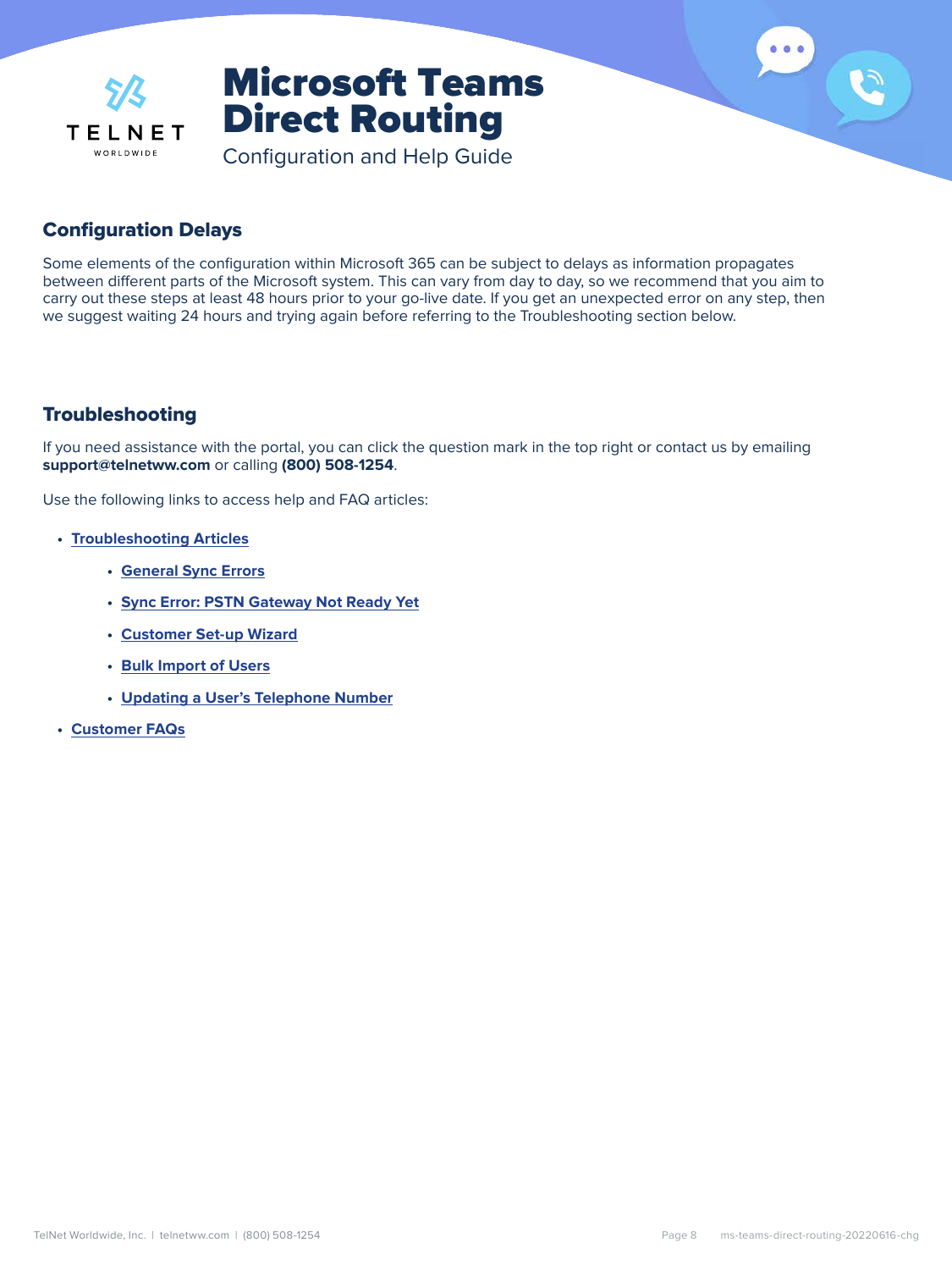<span id="page-8-0"></span>

Configuration and Help Guide

### Microsoft Teams PBX User Integration

### Before You Begin

Before you begin the Teams admin setup, you will need:

- **•** An Office 365 user account with Global Admin rights
- **•** Microsoft Phone System license add-ons (or E5 licenses) for the end users
- **•** Access to the PBX to create and manage SIP credentials
- **•** Ideally, one or two spare Office 365 user licenses such as Business Essentials/Premium or E1/E3/E5 for a few hours during the initial setup

### **Overview**

- 1. From the **Getting Started** tab, you will see a checklist of the items shown in the image below. Click the **Check My Tenant K** button to initiate an automatic check of your Microsoft 365 tenant.
- 2. Sign into your Microsoft account when prompted.
- 3. Click **Next L** after all green checks appear.

| Prerequisites                                                                                                                         | PBX | Teams                                                                                                                                | Users                  |   |
|---------------------------------------------------------------------------------------------------------------------------------------|-----|--------------------------------------------------------------------------------------------------------------------------------------|------------------------|---|
| Welcome to the Call2Teams Wizard                                                                                                      |     |                                                                                                                                      |                        |   |
| This wizard will help you setup your service and first user ready for calls. Before you begin the admin setup you will need:          |     |                                                                                                                                      |                        |   |
| A user/login to your Office 365 account with Global Admin rights.<br>٠                                                                |     |                                                                                                                                      | $\checkmark$           |   |
| Microsoft Phone System licence add-ons (or E5 licences) for the end users of the service (not required if only using Phone App).<br>٠ |     |                                                                                                                                      |                        |   |
| ٠                                                                                                                                     |     | One or two unassigned Office 365 user licenses such as Business Basic/Premium or E1/E3/E5, for a few hours during the initial setup. |                        |   |
| Access to your PBX or Trunk portal to create/manage SIP credentials.<br>٠                                                             |     |                                                                                                                                      |                        |   |
| Using a modern compatible web browser.<br>۰                                                                                           |     |                                                                                                                                      |                        |   |
| At least one Call2Teams license.                                                                                                      |     |                                                                                                                                      |                        |   |
| Microsoft tenant supports Direct Routing configuration.<br>٠                                                                          |     |                                                                                                                                      |                        |   |
|                                                                                                                                       |     |                                                                                                                                      | <b>Check My Tenant</b> | K |
|                                                                                                                                       |     |                                                                                                                                      | View previous results  |   |
|                                                                                                                                       |     |                                                                                                                                      |                        |   |
|                                                                                                                                       |     |                                                                                                                                      | <b>Next</b>            |   |

 $\bullet\bullet\bullet$ 

S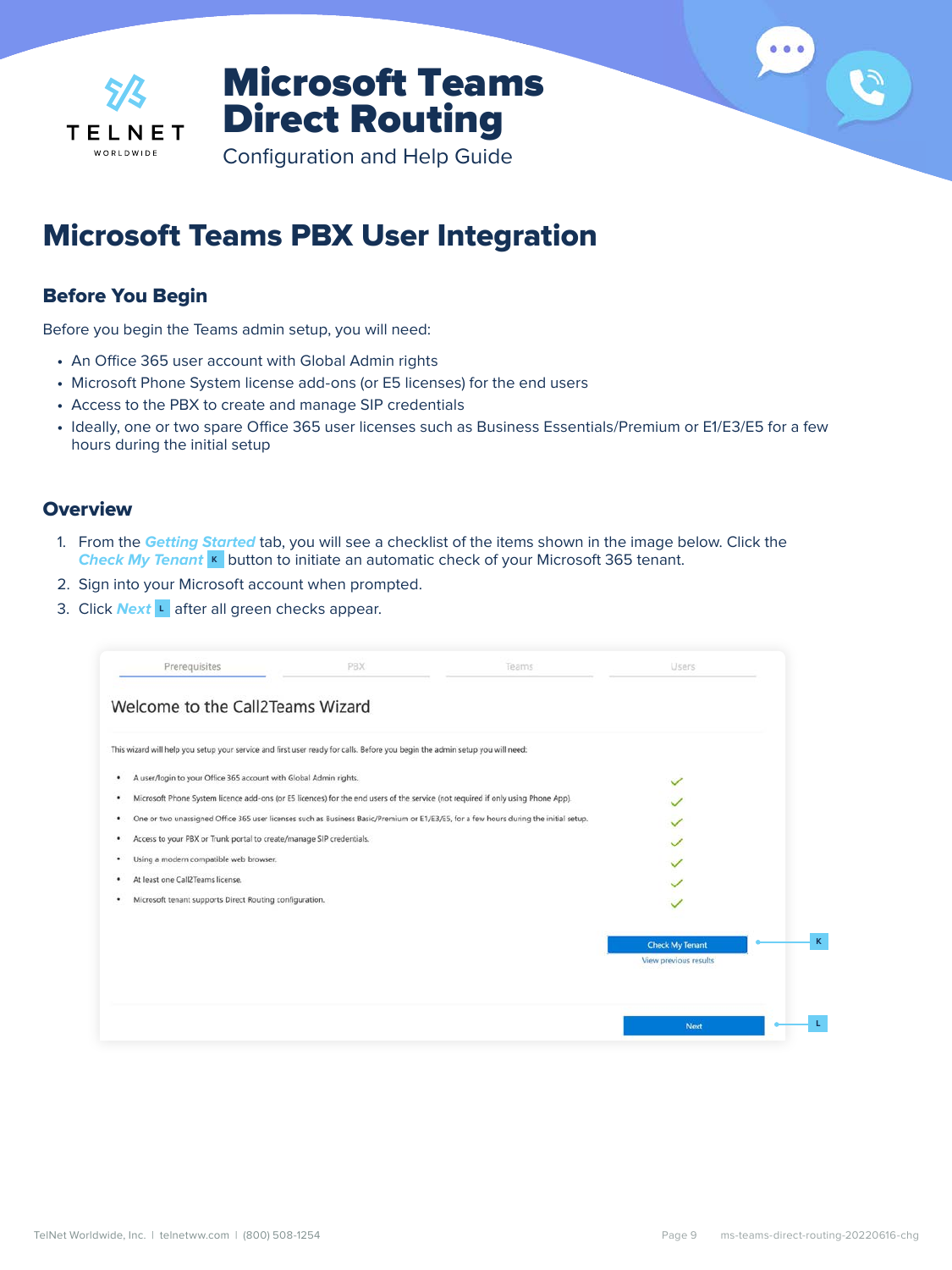<span id="page-9-0"></span>

Configuration and Help Guide

### PBX Setup

Please review the data fields in this section to ensure accuracy. This information reflects the data that you provided TelNet in our Provisioning Checklist. The required information may vary based on the PBX you have. Important information to check:

- **•** SIP domain
- **•** SIP Proxy
- **•** Protocol (this was preset by your PBX template)
- 1. If all the information is correct, click **Save M** then **Next**.

| Prerequisites                                                | PBX/Trunk                                                                                                             | Teams                                               | Users                            |                      |
|--------------------------------------------------------------|-----------------------------------------------------------------------------------------------------------------------|-----------------------------------------------------|----------------------------------|----------------------|
| CPBX<br>@ Trunk                                              |                                                                                                                       |                                                     |                                  |                      |
| Service Name @                                               |                                                                                                                       | Country <sup>*</sup>                                |                                  |                      |
| TelNet Broadworks PBX                                        |                                                                                                                       | <b>United States</b>                                |                                  | $\sim$               |
|                                                              |                                                                                                                       | State / Province *                                  |                                  |                      |
|                                                              |                                                                                                                       | Michigan                                            |                                  | $\sim$               |
| SIP Domain *                                                 |                                                                                                                       | <b>SIP Proxy</b>                                    |                                  |                      |
| asmain.voip.telnetww.com                                     |                                                                                                                       | sip.telnetww.com                                    |                                  |                      |
| <b>Authentication Type *</b>                                 |                                                                                                                       | PBX Source IPs @                                    |                                  |                      |
| Registration                                                 |                                                                                                                       | $\ddot{\mathbf{v}}$<br><b>IP Address</b><br>1.2.3.4 | Û                                |                      |
| <b>Calling Policy*</b><br>Manage Teams Calling Policy        |                                                                                                                       | + Add Additional IP                                 |                                  |                      |
| Teams Voicemail *                                            |                                                                                                                       | Music On Hold *                                     |                                  |                      |
| Allow Voicemail                                              |                                                                                                                       | <b>Teams Hold Music</b><br>×,                       |                                  | ÷,                   |
| Expiry (seconds) @                                           | Protocol * @                                                                                                          | Propagate Refer * @                                 | Suppress Contact Data Param *    | $\sim$               |
|                                                              | TCP                                                                                                                   | PBX handles transfers<br>$\checkmark$               | No.<br>$\overline{\phantom{a}}$  |                      |
| Encrypt Media *                                              | Override Codecs @ @                                                                                                   |                                                     |                                  |                      |
| No                                                           | $\checkmark$<br>Pass Through All Codecs                                                                               |                                                     |                                  | $\ddot{\phantom{1}}$ |
| Outside Line Prefix * @                                      | E164 Number Format *                                                                                                  |                                                     |                                  |                      |
| $\ddot{\phantom{1}}$                                         | Localized                                                                                                             | $\checkmark$                                        |                                  |                      |
| E164 Number Translation @<br>Outbound International Prefix * | This PBX's country is configured as United States which has a dialing country code of 1<br>Outbound National Prefix * | Inbound International Prefix *                      | <b>Inbound National Prefix *</b> |                      |
| 011                                                          | $\mathbf{1}$                                                                                                          | 011                                                 |                                  |                      |
|                                                              | The following SBCs are assigned to this service: 52.179.84.137:6002, 20.44.100.47:6002 @ 0                            |                                                     |                                  |                      |

 $\begin{array}{ccccc}\n\bullet & \bullet & \bullet & \bullet\n\end{array}$ 

S

**M**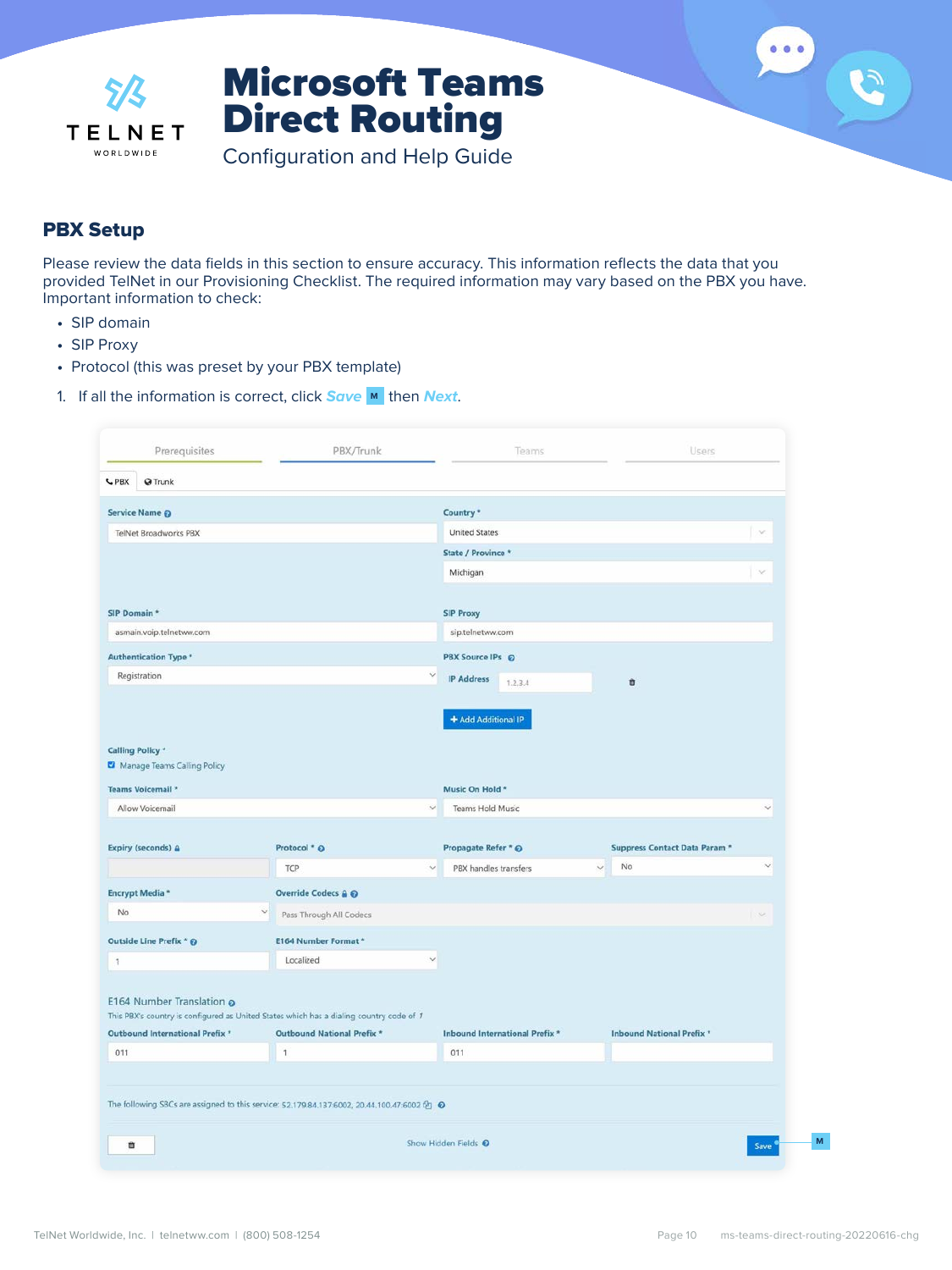<span id="page-10-0"></span>

### Teams Service Setup

Under the Teams tab, the syncing function automatically creates the connection between your PBX and your Microsoft Tenant. This process typically takes 15 minutes to complete. Feel free to use **Large Tenant Mode N** for orgs larger than 1,000 users.

- 1. Make sure the **Enable Sync O** checkbox is checked.
- 2. Click the **Enable Service P** button to start the sync.

| Prerequisites       | PBX | Teams                                                                                                                                                                                                                                                                         | Users |
|---------------------|-----|-------------------------------------------------------------------------------------------------------------------------------------------------------------------------------------------------------------------------------------------------------------------------------|-------|
|                     |     | Setup of Office 365 works best if you have two unassigned licenses such as Business Essentials/Premium or E1/E3/E5. These unassigned licences are only required for a few hours                                                                                               |       |
|                     |     | during the setup process and can be removed or re-assigned afterwards. If you only have one unassigned license then the set-up process also works but may take longer. If you<br>don't have any unassigned licenses then additional manual activation steps will be required. |       |
| Office 365 Sync     |     | <b>Z</b> Enable Sync                                                                                                                                                                                                                                                          |       |
|                     |     | After the service has been enabled we will start syncing data between this portal and Microsoft Office 365.                                                                                                                                                                   |       |
| Large Tenant Mode @ |     |                                                                                                                                                                                                                                                                               |       |
| $\bullet$<br>Off    |     |                                                                                                                                                                                                                                                                               |       |
|                     |     | Show Advanced Options                                                                                                                                                                                                                                                         |       |
|                     |     | <b>Enable Service</b>                                                                                                                                                                                                                                                         |       |
|                     |     |                                                                                                                                                                                                                                                                               |       |

### **NOTE:**

**•** Setup works best if you have two spare licenses such as Business Essentials/Premium or E1/E3/E5. These spare licenses are only required for a few hours during the setup process and can be removed or re-assigned afterwards. If you only have one spare license, then the setup process may take longer. If you don't have any spare licenses, then additional manual activation steps will be required.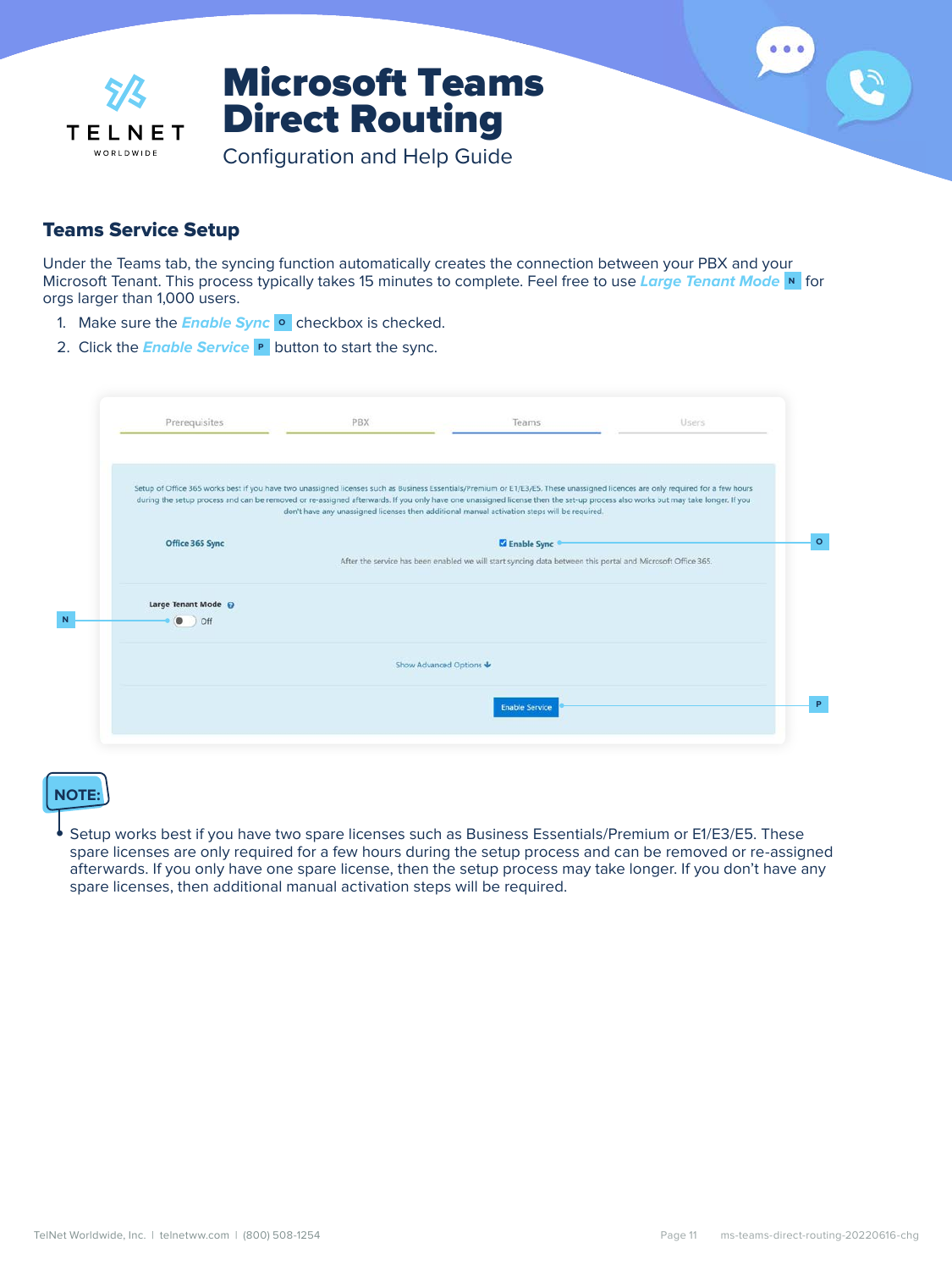

- 3. When service is enabled, the portal will request permission to make changes to the voice configuration in Microsoft 365.
- 4. A login request pop-up will appear as well as a window for permission to make changes.

| Services                       |                                                                                  |    | Sign in to your account - Micros<br>A https://login.microsoftonline.com/common/cauth2/v2.0/authorizeTclient_id | $\times$<br>Gadget Gloves |
|--------------------------------|----------------------------------------------------------------------------------|----|----------------------------------------------------------------------------------------------------------------|---------------------------|
| <b>D</b> Teams<br><b>L</b> PRX |                                                                                  |    | Microsoft<br>Pick an account                                                                                   |                           |
|                                | Complete the form below to activate the Teams integration on your Microsoft tent | 卤  | Mark Herbert<br>mark@gadgetgloves.uk<br>Signed in                                                              |                           |
| Country                        | United Kingdom<br>$\sim$                                                         |    | mary@gadgetgloves.uk                                                                                           | ł                         |
| <b>Domains</b>                 | yourdomain.com                                                                   | ΙA | mark@theofficeuk3.onmicrosoft.com                                                                              | ł                         |
| Office 365 Sync                | El Enable Sync<br>After the service has been enabled we will start syncing da    |    | Use another account                                                                                            |                           |
|                                | Show Advanced Options                                                            |    |                                                                                                                |                           |
|                                | <b>Enable Service</b>                                                            |    |                                                                                                                |                           |
|                                |                                                                                  |    | @2019 Microsoft Terms of use Privacy & cookies                                                                 |                           |

#### **NOTES:**

- **•** It is important to login with the credentials for the Microsoft 365 account being set up. Logging in with the credentials to a different Microsoft 365 account will authorize changes to an Microsoft 365 tenant other than the one being configured.
- The user account used **must have Global Admin rights** to the user's Microsoft 365 tenant for the initial setup and any changes, and at least Skype for Business admin rights for subsequent user provisioning.
- 5. There will be two or three pop-ups requesting permission to enable the administration activities to configure the Microsoft 365 account. The portal normally requires authorization to a Microsoft 365 account just once, and this access authority is stored in Microsoft 365. Access can be revoked at any time.
- 6. When the initial configuration is complete, the **Sync Now** button will show a green checkmark.



**•** Occasionally through the configuration process, the **Sync Now Q** button will change to blue. This means there are updates pending to be applied to the Office 365 tenant.

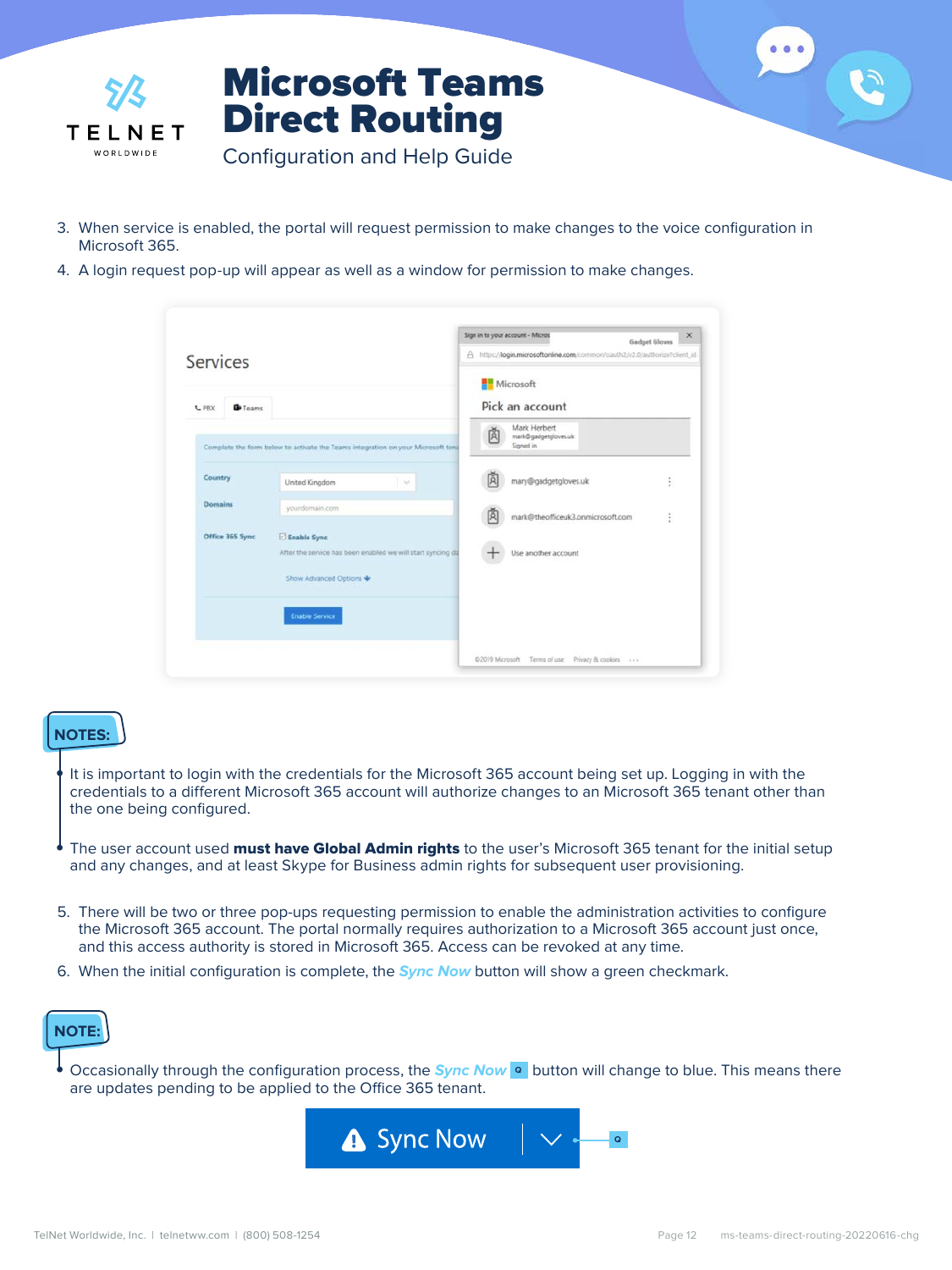<span id="page-12-0"></span>

### Adding a User

- 1. Enter the information of any 1 of your users. Any given PBX may be slightly different.
- 2. After clicking the **Add R** button, a brief sync will be required.

| Teams                           |                 |                                           |
|---------------------------------|-----------------|-------------------------------------------|
| Select a User                   |                 | <b>Phone Number (United States) &amp;</b> |
| Select                          | $\sim$          | $+1$                                      |
| <b>Calling Policy</b>           |                 |                                           |
| O Override Teams Calling Policy |                 |                                           |
|                                 |                 |                                           |
|                                 |                 |                                           |
|                                 |                 |                                           |
| <b>3CX PBX</b>                  |                 |                                           |
| SIP Username *                  |                 | <b>Auth Username</b>                      |
|                                 | @xyzcompany.com |                                           |
| Password                        |                 |                                           |
|                                 |                 |                                           |
|                                 |                 |                                           |
|                                 |                 | Add                                       |

3. Once the sync is complete, click on the **Users** tab at the top. Here you'll be adding the rest of your users for the solution.

When adding users to your account, you can create them individually or as a bulk upload.

- 1. For a bulk upload, click the **Import Users S** button near the top of the page.
- 2. Click **Download CSV Template T** and complete the necessary information.
- 3. Once completed, save it to your computer then click the **Choose File U** button to upload the CSV.

| Service:         | <b>Import Type:</b>                      | <b>CSV File:</b>                                   |                           |
|------------------|------------------------------------------|----------------------------------------------------|---------------------------|
| Select A Service | $\checkmark$<br>$\overline{\phantom{a}}$ | Choose File No file chosen<br>$\ddot{\phantom{1}}$ | ± Download CSV Template © |
|                  |                                          |                                                    |                           |
|                  |                                          |                                                    | Upload<br>Cancel          |
|                  |                                          |                                                    |                           |

**•** Anytime a user is added or changed, there will be a brief sync required to ensure the user updates in your Microsoft tenant.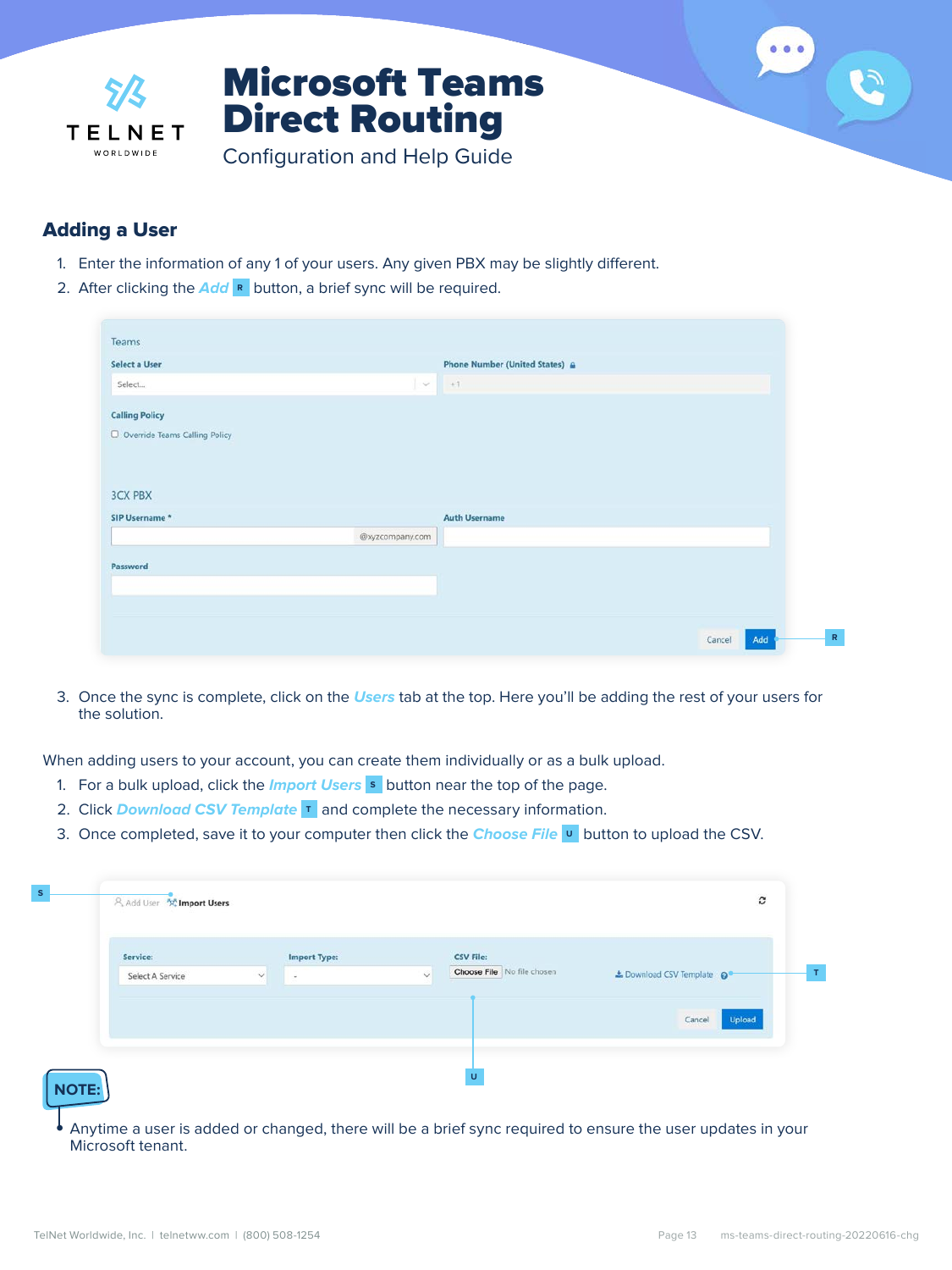<span id="page-13-0"></span>

### Phone App (optional service)

If you purchased the Phone App product, follow these steps. If not, continue to add the rest of the organization's users.

- 1. To enable the phone app product on the organization, go to the **Services** tab then to the **Teams V** tab.
- 2. Flip the **toggle W** to On under the Phone App header then click the **Authorize Phone App for my organization X** button.
- 3. In your Microsoft Teams Admin portal, ensure your Microsoft organization allows for **third-party apps AA** by going to **Teams apps Y** and then **Permission policies Z** .

| <b>SPBX</b><br><b>G</b> Trunk<br><b>B</b> Teams |                                                                                                |      |
|-------------------------------------------------|------------------------------------------------------------------------------------------------|------|
| Variant                                         | <b>Sync Enabled</b>                                                                            |      |
| One-Click 2nd Gen                               | O On                                                                                           |      |
| Phone App O                                     | <b>External Access Domain</b> ©                                                                |      |
| <b>O</b> On                                     | call2teams.com                                                                                 |      |
|                                                 | Authorize Phone App for my organization                                                        |      |
| Large Tenant Mode @                             |                                                                                                |      |
| $\bullet$ off                                   |                                                                                                |      |
| Show Advanced Options ↓                         |                                                                                                |      |
|                                                 |                                                                                                | Save |
|                                                 |                                                                                                |      |
|                                                 |                                                                                                |      |
|                                                 |                                                                                                |      |
|                                                 |                                                                                                |      |
| ▤                                               | App permission policies \ Global                                                               |      |
| CD Dashboard                                    |                                                                                                |      |
| <b>88 Teams</b><br>$\widehat{\phantom{a}}$      | Global                                                                                         |      |
| Manage teams                                    | Description                                                                                    |      |
| <b>Teams settings</b>                           |                                                                                                |      |
| <b>Teams policies</b>                           | <b>Microsoft apps</b>                                                                          |      |
| <b>Team templates</b>                           | Choose which Teams apps published by Microsoft or its partners can be installed by your users. |      |
| <b>Templates policies</b>                       | 2 Allow all apps<br>$\vee$                                                                     |      |
|                                                 |                                                                                                |      |
| Teams update policies                           | Third-party apps                                                                               |      |
| Teams upgrade settings<br>×.                    | Choose which Teams apps published by a third-party that can be installed by your users.        |      |
| 28 Users                                        | Allow all apps<br>50                                                                           |      |
| $\Delta$<br>Teams devices<br>$\ddot{ }$         |                                                                                                |      |
| Teams apps<br>$\lambda$<br>Manage apps          | <b>Custom apps</b><br>Choose which custom apps can be installed by your users.                 |      |

#### **NOTE:**

**•** This is an account wide change. All PBX users must be 1:1 with Phone App licenses.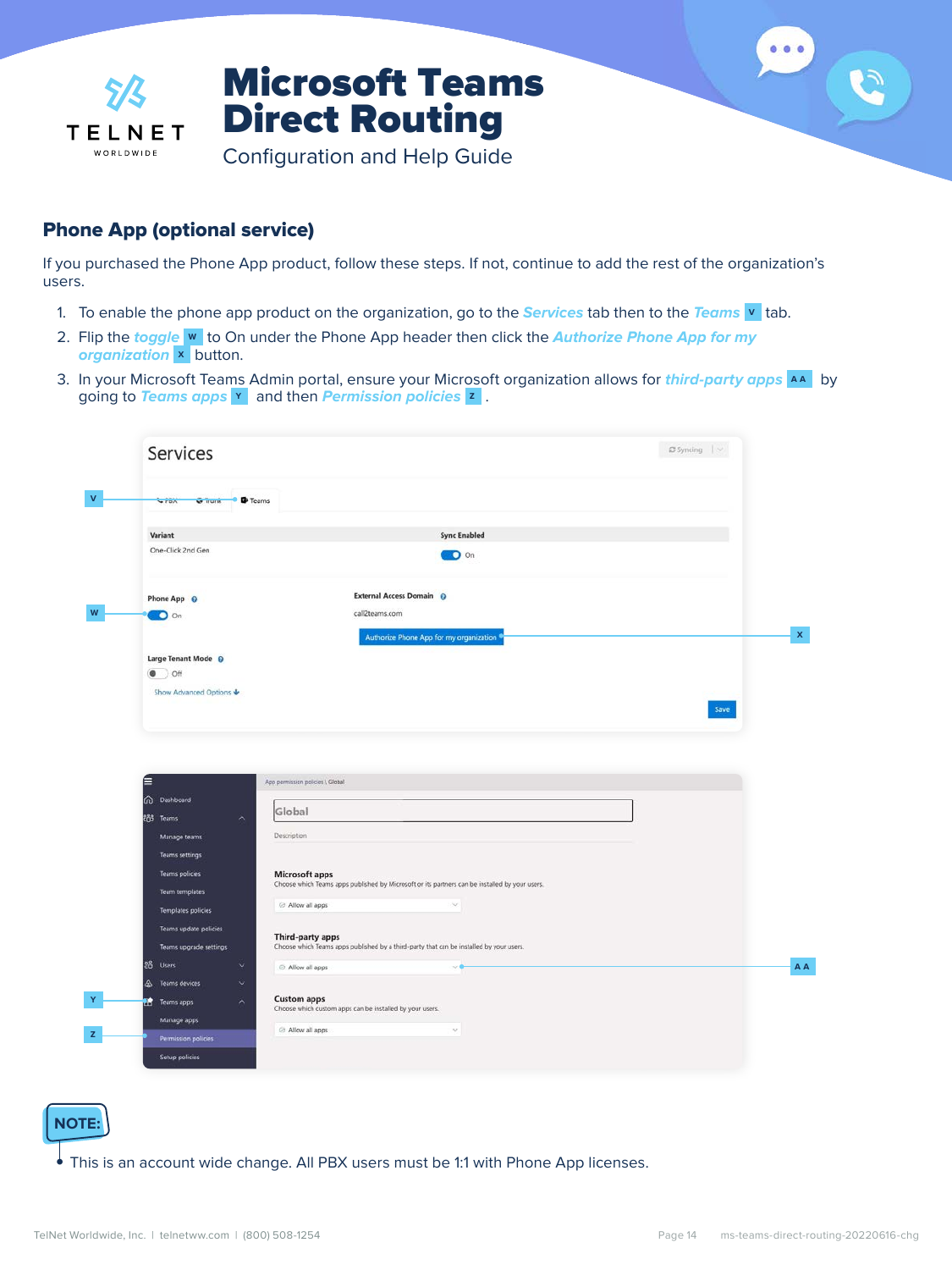<span id="page-14-0"></span>

Configuration and Help Guide

### Finish Configuring Users



- **•** There is no toggle or indicator to tell you that a Phone App license is being used. It will automatically use it when you save the new user. In order for the PBX User to register, when the Phone App toggle is turned on (under the Services tab), that user must also have a Phone App license.
- 1. To add the rest of the users, click on the **Users** tab at the top of the page.
- 2. Follow the same steps to add a user, as you did with your first user.
- 3. Once you're done entering in your users, you'll be prompted to sync the platform again.



**•** If you are using the Phone App, each user will need to add the application to their 'App Bar' on the left side of the Teams app. Click on the 'Apps' icon near the bottom left then click on the Phone App under the heading "Built for your org". We recommend pinning the app so it doesn't go away.

| $^{\circ}$             | $\langle$<br>Q Search                                  |                                                                                                                    |         |  |  |  |
|------------------------|--------------------------------------------------------|--------------------------------------------------------------------------------------------------------------------|---------|--|--|--|
| Q<br>Activity          | Apps                                                   |                                                                                                                    |         |  |  |  |
| ⊕<br>Chat              | $\mathsf Q$<br>Search                                  | Want to streamline internal                                                                                        |         |  |  |  |
| ces.<br>Teams          | <b>PA</b> Apps<br>́                                    | operations? Try these apps<br>$\vert$                                                                              | ⋗       |  |  |  |
| 同<br>Catendar          | Built for your org<br><b>Built with Power Platform</b> | Manage helpdesk tickets better without leaving<br>Teams.                                                           |         |  |  |  |
| $\mathcal{C}$<br>Calls | Featured<br>Popular on Teams                           |                                                                                                                    |         |  |  |  |
| O<br>Files             | Top picks<br>What's new                                | 10<br><b>Built for your org</b>                                                                                    | See all |  |  |  |
|                        | Best selling                                           | Created and approved by your organization's technology team                                                        |         |  |  |  |
|                        | <b>Categories</b><br>Microsoft                         | <b>Phone App</b><br>Call2Teams                                                                                     |         |  |  |  |
|                        | Education<br>Productivity                              | <b>Popular on Teams</b>                                                                                            | See all |  |  |  |
|                        | Image & video galleries                                | Added and used the most on Microsoft Teams                                                                         |         |  |  |  |
|                        | Project management<br>Utilities                        | <b>Channel calendar</b><br>Forms<br>æ<br>a<br>Microsoft Corporation<br>Microsoft Corporation                       |         |  |  |  |
|                        | See more                                               | <b>Power Apps</b><br>Power BI<br>Microsoft Corporation<br>Microsoft Corporation                                    |         |  |  |  |
|                        | Industries<br>Agriculture                              | Project<br><b>Milestones</b><br>m,<br>Microsoft Corporation<br>Microsoft Corporation                               |         |  |  |  |
|                        | <b>Distribution</b><br>Education                       | <b>Microsoft</b>                                                                                                   |         |  |  |  |
|                        | Finance<br>Government                                  | <b>Channel calendar</b><br><b>Forms</b><br>ую                                                                      |         |  |  |  |
| Œ                      | and they<br>$1 - 100$<br>co Workflows<br>$\checkmark$  | Microsoft Corporation<br>Microsoft Corporation<br><b>Power Apps</b><br><b>Milestones</b>                           |         |  |  |  |
| $\circledcirc$<br>Help | Manage your apps                                       | Microsoft Corporation<br>Microsoft Corporation<br>Tasks by Planner and To Do<br><b>Roadmap - Microsoft Project</b> |         |  |  |  |

 $000$